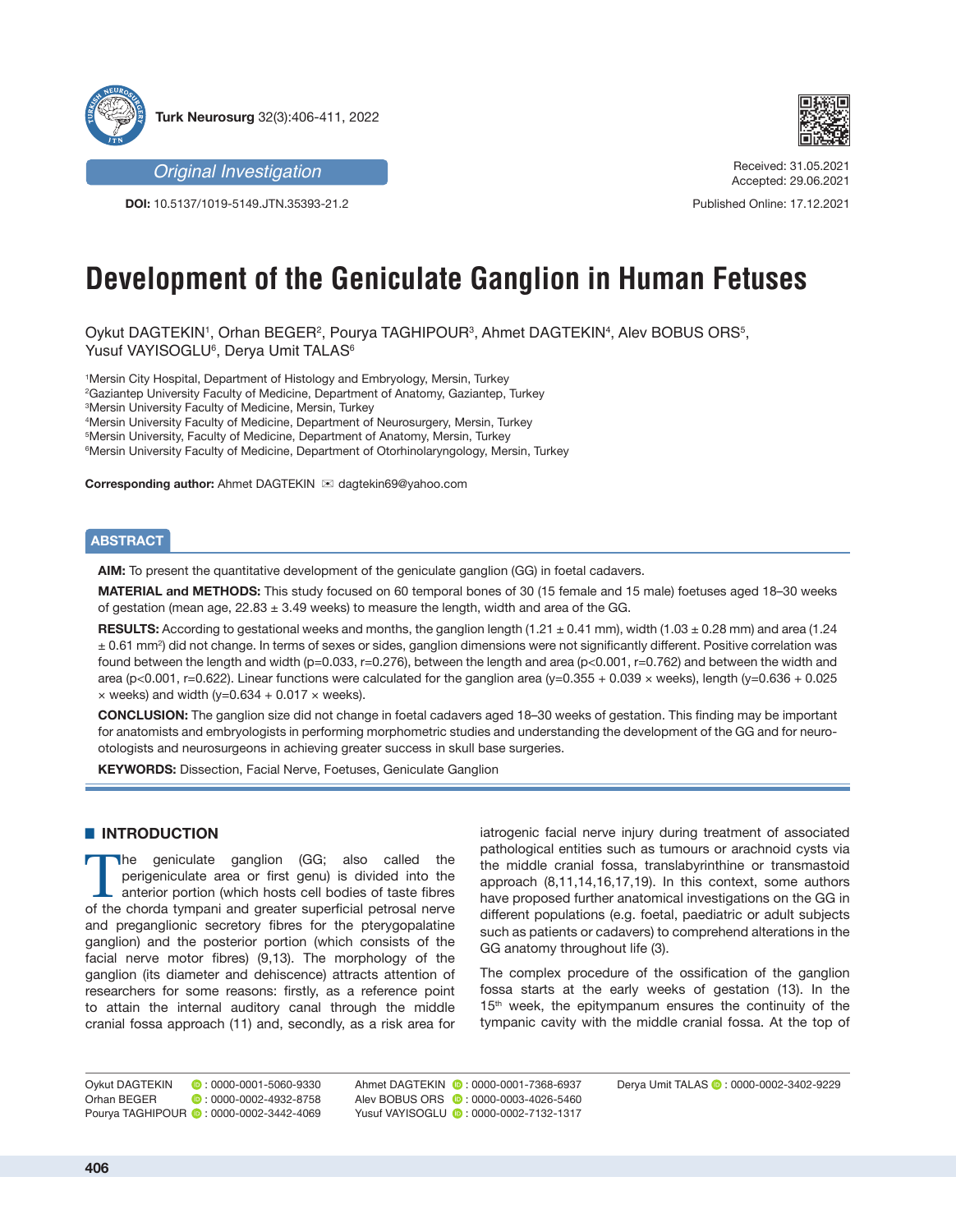the anterior epitympanum, the ganglion extends to the dura mater along with its vessels. In the 20<sup>th</sup> week, osseous plates begin to appear within the temporal bone periosteum (its squamous and petrous portions) throughout the floor of the middle cranial fossa, and in the later weeks, these plates approach each other. At around in the 35<sup>th</sup> week, a bony layer formed under the inferior surface of the ganglion (i.e. the floor of its fossa) by the fusion of the medial and lateral osseous plates separates the epitympanum from the GG. However, the superior surface of the ganglion is still directly connected to the dura mater. As the dehiscence in this area is mostly present at birth, the ossification process of the roof of the ganglion fossa proceeds until childhood. Nevertheless, facial hiatus, a type of dehiscence, does not ossify at all during life. In the same foetus, the ossification pattern in the right differs from that in the left (10). We thought that an expanded algebraic examination focusing on foetal subjects might help researchers find asymmetry in the GG size. In this regard, this foetal cadaveric study aimed to show changes in ganglion development.

## ■ **MATERIAL and METHODS**

#### **Selection of Study Population**

This foetal examination was carried out in the laboratory of Anatomy Department of Medical Faculty of University, after ethical confirmation was obtained from the Clinical Research

Ethics Committee of the University (dated 19.02.2020, no. 020/133). This study included 60 temporal bones of 30 (15 female and 15 male) formalin-fixed (10%) foetuses (mean age,  $22.83 \pm 3.49$  weeks; range 18-30 weeks) (Table I). Beger et al. compared different cadaver-embalming methods including formalin fixation and explained that this technique did not result in significant reduction of plasticity in tissue content; therefore, its effect on the tissue was underestimated during our examination (4). On account of scarce data (e.g. cause of death) related to the study population, exclusion criteria were determined as follows: a) foetuses with any visible malformations (polydactyly, meningomyelocele, CHARGE syndrome, cleft palate and/or lip, syndactyly, etc.), b) foetuses with a dissected skull base (especially the temporal bone) and c) foetuses of unknown age and sex (5,6,20).

#### **Morphometric Parameters and Measurement Technique**

The senior otologist (DUT) of the study team dissected the structures to expose the ganglion under a surgical microscope (Carl Zeiss f170, Carl Zeiss Meditec AG, Germany). Afterwards, the ganglion was photographed with a millimetre scale in the same position/distance using the microscope camera (Nikon d3300 digital camera, Nikon, Tokyo, Japan). The length, width and area of the ganglion were measured according to methods presented in previous studies (10,12) (Figure 1A, B). For this purpose, images of the ganglion were transferred to a digital image analysis software (Rasband WS, Image J, US National Institutes of Health, Bethesda, MD, USA, https://image j.nih.

| Table I: Demographic (Age, Sex, Number of Fetuses) and Morphometric Data (Measurements of the Parameters) |  |  |
|-----------------------------------------------------------------------------------------------------------|--|--|
|-----------------------------------------------------------------------------------------------------------|--|--|

|               | <b>Gestational Age</b> |                            |                | Gender, n      |                    |                 | <b>Parameters</b> |                         |
|---------------|------------------------|----------------------------|----------------|----------------|--------------------|-----------------|-------------------|-------------------------|
| <b>Months</b> | <b>Weeks</b>           | <b>Foot Length</b><br>(mm) | <b>Male</b>    | <b>Female</b>  | Number of<br>sides | Length (mm)     | Width (mm)        | Area (mm <sup>2</sup> ) |
| V             | 18                     | $25.23 \pm 0.21$           | 2              | 1              | 6                  | $0.95 \pm 0.30$ | $0.94 \pm 0.30$   | $0.87 \pm 0.58$         |
|               | 19                     | $27.48 \pm 0.68$           | 1              | 2              | 6                  | $1.24 \pm 0.40$ | $0.94 \pm 0.25$   | $1.30 \pm 0.51$         |
|               | 20                     | $30.11 \pm 0.94$           | 1              | $\overline{2}$ | 6                  | $1.33 \pm 0.38$ | $0.79 \pm 0.06$   | $1.14 \pm 0.29$         |
| VI            | 21                     | $32.86 \pm 0.49$           | 1              | $\overline{2}$ | 6                  | $1.14 \pm 0.24$ | $1.12 \pm 0.11$   | $1.03 \pm 0.50$         |
|               | 22                     | $34.96 \pm 0.86$           | 3              | 1              | 8                  | $1.17 \pm 0.46$ | $1.15 \pm 0.40$   | $1.32 \pm 0.61$         |
|               | 23                     | $38.51 \pm 1.40$           | 0              | 3              | 6                  | $1.06 \pm 0.23$ | $1.08 \pm 0.43$   | $1.21 \pm 0.68$         |
|               | 24                     | $41.44 \pm 0.84$           | 1              | 1              | $\overline{4}$     | $1.36 \pm 0.42$ | $0.97 \pm 0.24$   | $1.26 \pm 0.24$         |
| VII           | 25                     | $42.12 \pm 0.32$           | 1              | 0              | $\overline{2}$     | $1.50 \pm 0.40$ | $0.85 \pm 0.09$   | $1.31 \pm 0.29$         |
|               | 26                     | $45.78 \pm 3.07$           | 2              | 1              | 6                  | $1.25 \pm 0.61$ | $1.13 \pm 0.33$   | $1.57 \pm 1.16$         |
|               | 27                     | $49.81 \pm 0.73$           | 1.             | 0              | 2                  | $0.82 \pm 0.06$ | $0.96 \pm 0.07$   | $0.78 \pm 0.10$         |
|               | 28                     | $51.90 \pm 0.33$           | 0              | 1              | 2                  | $1.33 \pm 0.48$ | $1.00 \pm 0.32$   | $1.33 \pm 0.77$         |
| VIII          | 29                     | $53.05 \pm 0.44$           | $\overline{2}$ | 0              | $\overline{4}$     | $1.40 \pm 0.57$ | $1.23 \pm 0.15$   | $1.65 \pm 0.76$         |
|               | 30                     | $54.44 \pm 1.98$           | 0              | 1              | $\overline{2}$     | $1.71 \pm 0.45$ | $1.06 \pm 0.14$   | $1.33 \pm 0.09$         |
| All           | $22.83 \pm 3.49$       | $37.47 \pm 8.84$           | 15             | 15             | 60                 | $1.21 \pm 0.41$ | $1.03 \pm 0.28$   | $1.24 \pm 0.61$         |
| p             |                        |                            |                |                |                    | 0.509           | 0.511             | 0.814                   |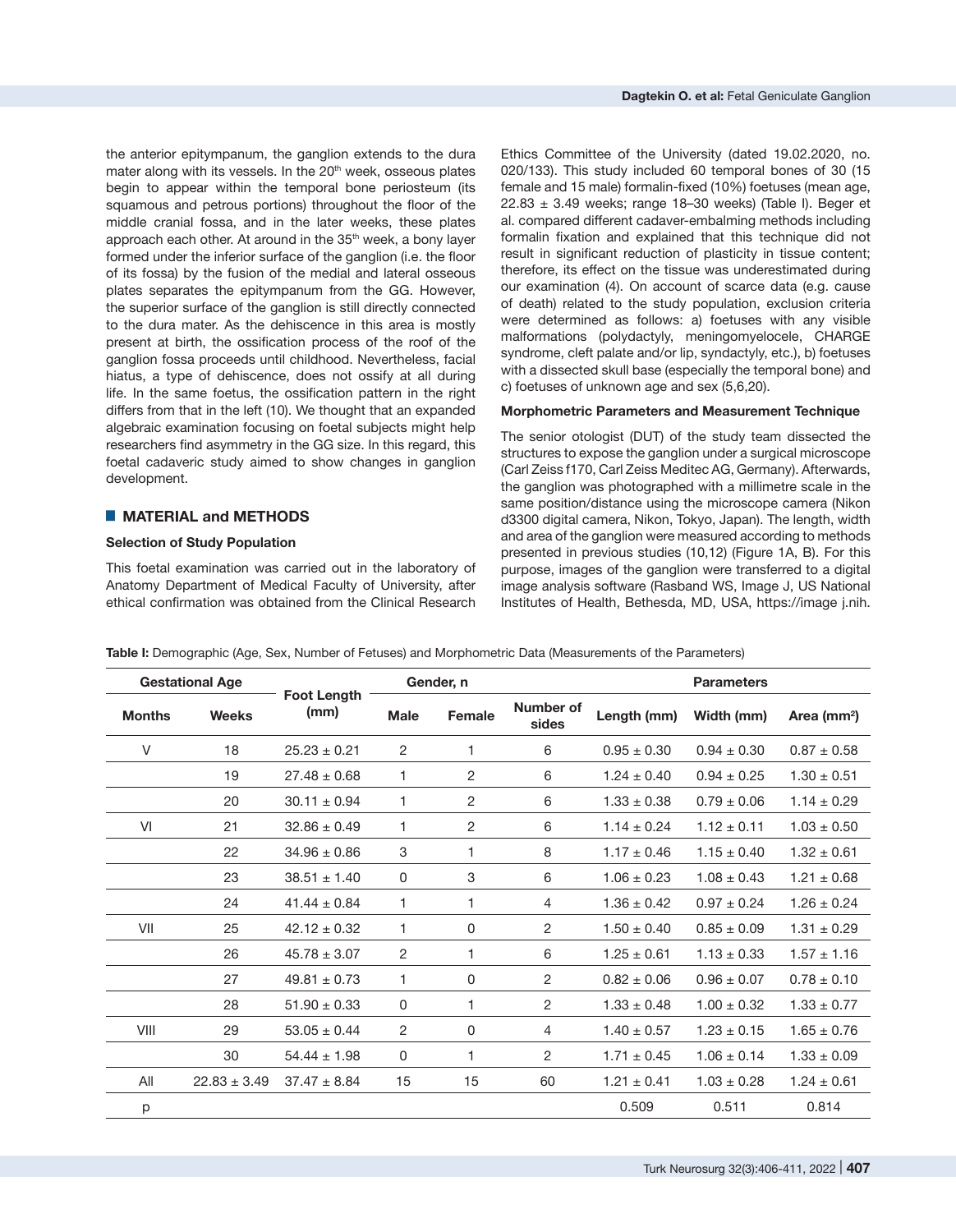gov/ij/, 1997–2018). Measurements were performed once by two independent investigators (OB and PT). Foot lengths were measured with a digital calliper (0.01-mm precision, Mahr, 16 ER, Göttingen, Germany) for prediction of gestational age (weeks or months).

### **Statistical Analysis**

The average value of two measurements (OB and PT) was used to perform statistical assessment. Intraclass correlation coefficients (ICC) were utilised to evaluate the reliability between measurements of two researchers. Through one-way analysis of variance and post-hoc Bonferroni test, alterations in the length, width and area of the ganglion according to gestational age (weeks and months) were analysed. Student's t-test was employed to compare male and female values (independent sample t-test) and right and left values (dependent sample t-test). Pearson correlation coefficient test was used to show correlations between the ganglion length, width and area. Regression equations of these parameters were calculated with the simple linear regression test. Normality of quantitative values was evaluated with Shapiro– Wilk test. Variance homogeneity of the data was checked with Levene test. The p<0.05 was the significant level.

#### █ **RESULTS**

Demographic features of the foetal subjects (weeks and months of gestation, number of the temporal bones, foot measurements, sex information) are shown in Table I. The ICC scores for parameters were calculated from 0.970 to 0.990 (p<0.001), which displayed that the inter-observer reproducibility was excellent. The findings were as follows:

- The ganglion size did not change according to the gestational age in weeks (Table I) and months (Table II).
- In terms of sexes or sides, the ganglion dimension was not significantly different (Table III).
- Weak positive correlation was found between the length and width  $(p=0.033, r=0.276)$ , while strong positive correlations were observed between the length and area (p<0.001, r=0.762) and between the width and area (p<0.001, r=0.622).
- Linear functions were calculated for the ganglion area as y=0.355 + 0.039  $\times$  weeks, for the length as y=0.636 + 0.025  $\times$  weeks and for the width as  $v = 0.634 + 0.017 \times$ weeks (Figure 2A-C).

**Table II:** Morphometric Data of the Parameters According to the Gestational Months

| <b>Parameters</b> | $Vth$ Month (n=18) | $VIth$ Month (n=24) | $VIIth$ Month (n=12) | VIII <sup>th</sup> Month (n=6) | р     |
|-------------------|--------------------|---------------------|----------------------|--------------------------------|-------|
| Length (mm)       | $1.17 \pm 0.38$    | $1.17 \pm 0.35$     | $1.23 + 0.50$        | $1.50 + 0.51$                  | 0.329 |
| Width (mm)        | $0.89 + 0.23$      | $1.09 + 0.32$       | $1.03 + 0.27$        | $1.17 + 0.16$                  | 0.067 |
| Area ( $mm2$ )    | $1.10 \pm 0.49$    | $1.21 + 0.54$       | $1.35 + 0.87$        | $1.54 + 0.61$                  | 0.423 |

#### **Table III:** Male-Female and Right-Left Comparisons

|               | Males ( $n=30$ ) | Females (n=30)  | Ŋ     | Right $(n=30)$ | Left ( $n=30$ ) |       |
|---------------|------------------|-----------------|-------|----------------|-----------------|-------|
| Length (mm)   | $1.17 \pm 0.43$  | $1.26 \pm 0.39$ | 0.371 | $1.19 + 0.44$  | $1.24 \pm 0.38$ | 0.676 |
| Width (mm)    | $1.04 \pm 0.26$  | $1.02 \pm 0.31$ | 0.823 | $1.00 + 0.29$  | $1.06 \pm 0.28$ | 0.398 |
| Area $(mm^2)$ | $1.21 \pm 0.52$  | $1.27 \pm 0.70$ | 0.718 | $1.12 + 0.52$  | $1.35 \pm 0.68$ | 0.142 |



**Figure 1:** Geniculate ganglion (GG) and its parameters (a: length, b: width and c: area). LS, labyrinthine segment of the facial nerve; MS, meatal segment of the facial nerve; GSPN, greater superficial petrosal nerve.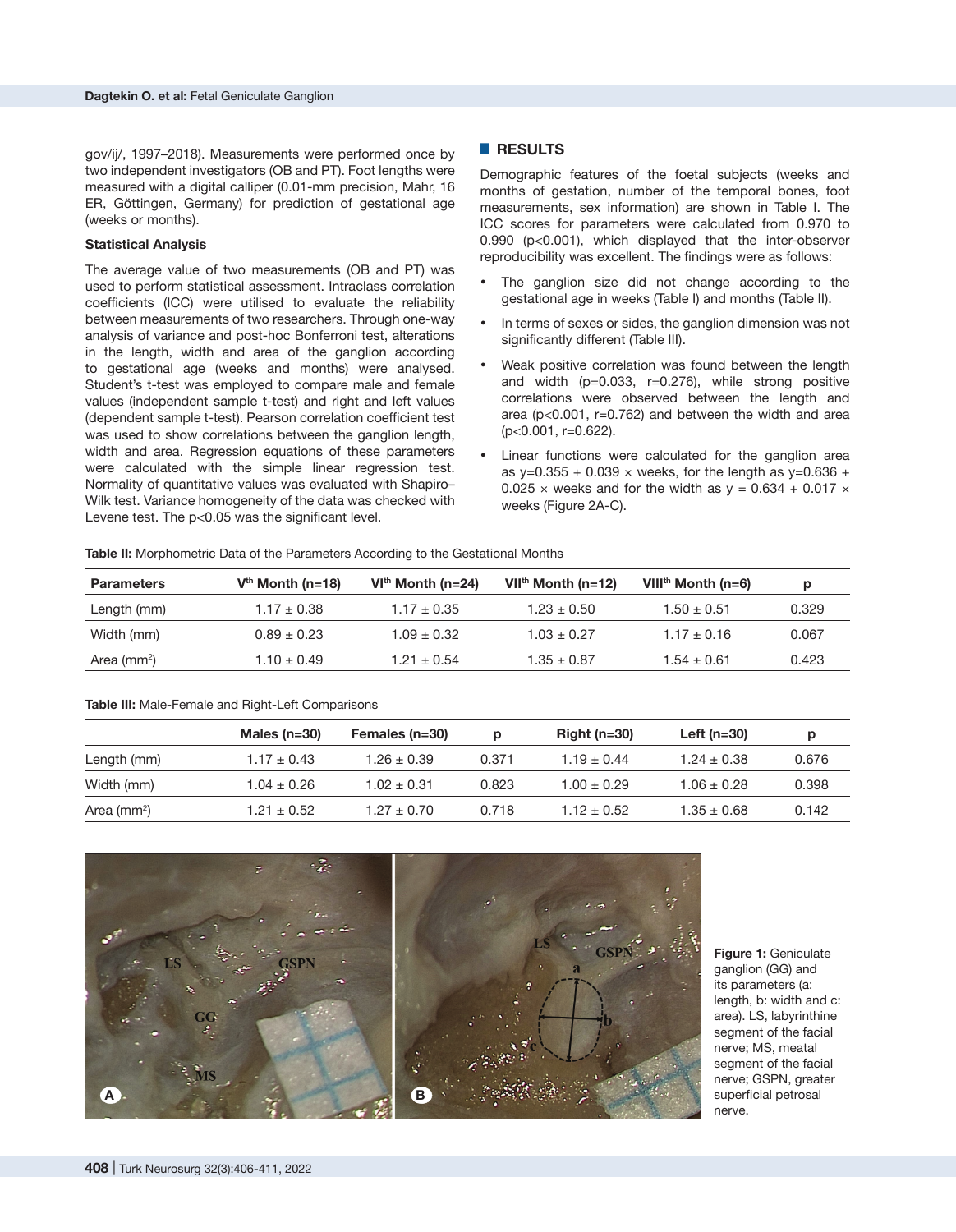

**Figure 2:** Linear regression line of the geniculate ganglion length **(A)**, width **(B)** and area **(C)**.

## █ **DISCUSSION**

This study revealed that the ganglion size including its length, width and area did not change in foetuses aged 18–30 weeks of gestation.

Ramsay Hunt syndrome (15), geniculate neuralgia (9), Bell's palsy (7), tumours such as meningiomas (8), conductive hearing loss (1) and arachnoid cyst (19) may be listed as pathological entities associated with the ganglion. Changes in the normal anatomy of the GG may be used as a sign in the diagnosis of some of these pathologies (1,18). For instance, Ames et al. found enlargement at the GG fossa owing to the ganglion venous malformation during the evaluation of computed tomography images of a 9-year-old boy with conductive hearing loss (1). In their patient (36 patients aged 12–65 years with traumatic facial paralysis)–control (107 subjects aged 4–83 years) study, Mu et al. explained that the ganglion dimension of the patients (1.9  $\pm$  0.3 and 2.2  $\pm$  0.4 mm for the transverse and vertical diameter, respectively) was greater than that of controls  $(1.3 \pm 0.3 \text{ and } 1.4 \pm 0.3 \text{ mm}$  for the transverse and vertical diameters, respectively) (18). In this scope, Beger et al. proposed further algebraic investigations of ganglion dimensions to determine its abnormalities observed during the diagnosis of conditions such as vascular malformations or traumatic facial paralysis (3). Therefore, the regression formulas calculated for the ganglion area, length and width may help guess the dimension of the GG.

The mean values of the ganglion length (mean range, 1.76– 2.35 mm), width (mean range, 1.29–1.86 mm) and area (mean age, 3.87–4.38 mm<sup>2</sup>) were presented in previous adult studies (7,10,12) (Table IV). Moreover, Beger et al. measured the length, width and area in paediatric subjects as follows: 2.09  $\pm$  0.37 mm, 1.58  $\pm$  0.29 mm and 3.45  $\pm$  0.89 mm<sup>2</sup>, respectively (3). Our mean data related to the ganglion length (mean, 1.21  $\pm$  0.41 mm; range, 0.42-2.08 mm), width (mean, 1.03  $\pm$  0.28 mm; range,  $0.57-1.98$  mm) and area (mean,  $1.24 \pm 0.61$  mm<sup>2</sup>; range, 0.36–3.68 mm<sup>2</sup>) was smaller than the average values obtained from adults (7,10,12) and children (3). However, Dobozi examined histological samples of 24 paediatric and adult subjects aged 11–82 years and measured the ganglion length and width as 1.09 mm and 0.76 mm, respectively (9). In another histological examination conducted on foetuses aged 15–40 weeks of gestation, Ge and Spector reported an average length of 0.97 mm (range, 0.33–1.20 mm) and average width of 0.32 mm (range, 0.12–0.56 mm) (10). The finding that the length and width data in these two studies (9,10) were smaller than our measurements and those of previous studies might have been caused by the reduction of plasticity in the ganglion content due to histological chemicals used. We observed that the ganglion dimension did not vary according to gestational age (18–30 weeks in utero). This observation was compatible with the interpretation of Ge and Spector, who declared that the ganglion growth was completed before 15 weeks of gestation (10). Nevertheless,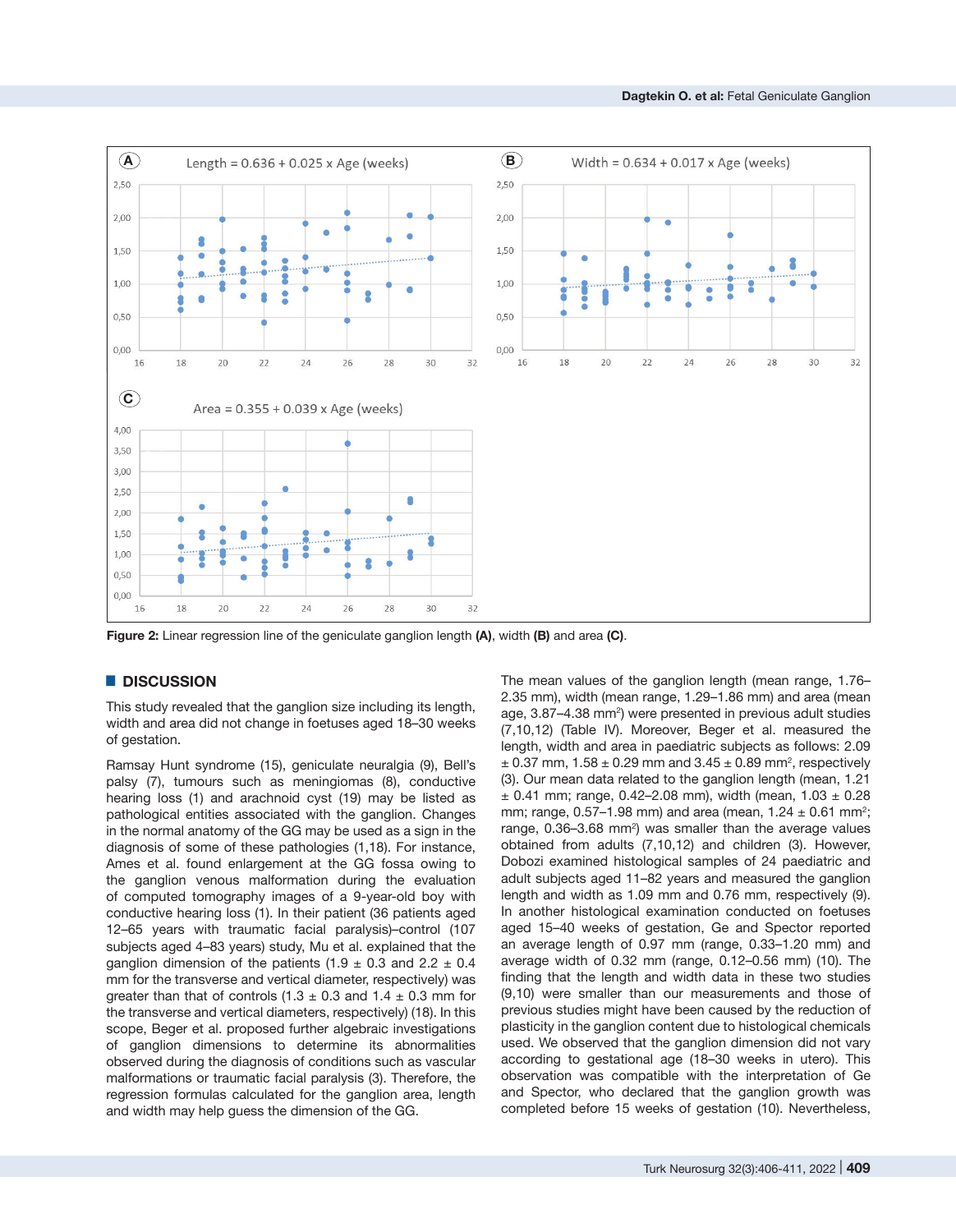| Studies                                                          | Years | Region      | Samples       | Age               | Methods      | Ξ             | Area (mm <sup>2</sup> )                                                             | Length (mm)        | Width (mm)                                                                                                                                                                                  |
|------------------------------------------------------------------|-------|-------------|---------------|-------------------|--------------|---------------|-------------------------------------------------------------------------------------|--------------------|---------------------------------------------------------------------------------------------------------------------------------------------------------------------------------------------|
| Celik et al. (7)                                                 | 2017  | Turkey      | P without BP  | 40.3 $\pm$ 21.3 y | CT scans*    | ನೆ            | I                                                                                   | ı                  | $1.61 \pm 0.25$ (1.31-2.35)                                                                                                                                                                 |
| Dobozi (9)                                                       | 1975  | Switzerland | Cadavers      | $11-82$ y         | Histologic** | 24            |                                                                                     | 1.09               | 0.76                                                                                                                                                                                        |
| Ge and Spector (10)                                              | 1981  | USA         | Fetuses       | 15-40 gw          | Histologic** | $\frac{1}{2}$ |                                                                                     | $0.97(0.33 - 1.2)$ | $0.32(0.12 - 0.56)$                                                                                                                                                                         |
|                                                                  |       |             | Cadavers      | <b>Adult</b>      | Dissection** | $\frac{1}{1}$ |                                                                                     | $1.76(1.2 - 2.25)$ | $1.29(0.9 - 1.95)$                                                                                                                                                                          |
| Mu et al. (18)                                                   | 2012  | China       | P without TFP | $4-83y$           | CT scans*    | 107           |                                                                                     | $1.4 \pm 0.3$      | $1.3 \pm 0.3$                                                                                                                                                                               |
| Hamzaoglu et al. (12)                                            | 2020  | Turkey      | Cadavers      | 45-92 y           | CT scans*    | 8             | $4.38 \pm 1.27$                                                                     | $2.35 \pm 0.31$    | $1.86 \pm 0.38$                                                                                                                                                                             |
|                                                                  |       |             |               |                   | Dissection** | 20            | $3.87 \pm 1.23$                                                                     | $2.21 \pm 0.36$    | $1.82 \pm 0.40$                                                                                                                                                                             |
| Beger et al. (3)                                                 | 2020  | Turkey      | P with CI     | $1-18v$           | CT scans*    | 8             | $3.45 \pm 0.89$                                                                     | $2.09 \pm 0.37$    | $1.58 \pm 0.29$                                                                                                                                                                             |
|                                                                  |       |             |               | $\leq$ 2 $\vee$   |              | 86            | $3.35 \pm 0.66$ (2.14-4.88) $2.07 \pm 0.34$ (1.55-2.91) 1.55 $\pm$ 0.25 (0.83-2.17) |                    |                                                                                                                                                                                             |
|                                                                  |       |             |               | $3-9y$            |              | 24            | $3.23 \pm 1.02$ (1.15-4.99) 1.99 $\pm$ 0.43 (1.09-2.55) 1.46 $\pm$ 0.28 (1.04-2.03) |                    |                                                                                                                                                                                             |
|                                                                  |       |             |               | > 9               |              | 2<br>2        | $3.85 \pm 1.01$ (2.35-5.65) $2.22 \pm 0.33$ (1.50-2.90) $1.74 \pm 0.29$ (1.15-2.22) |                    |                                                                                                                                                                                             |
| This study                                                       | 2021  | Turkey      | Fetuses       | 18-30 gw          | Dissection** |               | 60 1.24 ± 0.61 (0.36-3.68) 1.21 ± 0.41 (0.42-2.08) 1.03 ± 0.28 (0.57-1.98)          |                    |                                                                                                                                                                                             |
| ganglion fossa, ***: The measurements belonging to the ganglion. |       |             |               |                   |              |               |                                                                                     |                    | P: Patients, TFP: Traumatic facial paralysis, BP: Bell palsy, gw: Gestational weeks, y: years, N: Number of temporal bones, CI: Cochlear implantation, *: The measurements belonging to the |

Ge and Spector also studied 10 cadaveric adult temporal bones and measured the ganglion length and width as 1.76 mm and 1.29 mm, respectively (10). In our opinion, the distinct difference between foetal and adult measurements in the study of Ge and Spector (10) shows that the ganglion size increases during childhood. Beger et al. performed computed tomography of the temporal bones of children aged 1–18 years and found that the ganglion fossa area and width were increasing after birth, but the length remained (3). Hamzaoğlu et al. compared the ganglion dimensions obtained from computed tomography (GG fossa measurements) and dissection (GG measurements) and reported no significant difference between the two measurements (12). In the light of these studies (3,10,12), we think that the ganglion enlarges with age in harmony with its fossa after birth.

Beger et al. stated that the data presented in previous morphometric studies were quite different (3). Possible reasons were as follows: a) individual determinants (temporal bone pneumatisation, jugular bulb position, mastoid apex development, etc.), b) study methodology (dissection, radiologic or histologic measurements) and c) demographic information (age, region, etc.) (2,3,20). For example, the length and width of the ganglion fossa on computed tomography in Chinese were smaller than those in Turkish (3,12,18). In addition, these two parameters in the foetal histological study of Ge and Spector (10) were smaller than those in our dissection work, probably due to methodological differences.

# █ **CONCLUSION**

Our findings show that the ganglion is dimensionally shaped in the early stages of foetal life. This finding may be important for anatomists and embryologists in performing morphometric studies and in understanding the development of the GG and for neuro-otologists and neurosurgeons in achieving greater success in skull base surgeries.

# █ **AUTHORSHIP CONTRIBUTION**

**Study conception and design:** OD, OB, PT, AD, DUT **Data collection:** OD, OB, PT, DUT

**Analysis and interpretation of results:** OD, ABO, YV, DUT

**Draft manuscript preparation:** OD, OB, AD, DUT

**Critical revision of the article:** OD, AD, YV, DUT

**Other (study supervision, fundings, materials, etc...):** OD, AD, ABO, DUT

All authors (OD, OB, PT, AD, ABO, YV, DUT) reviewed the results and approved the final version of the manuscript.

## █ **REFERENCES**

1. Ames JA, Levi JR, Johnston DR, Drake CA, Willcox TO, O'Reilly RC: Atypical presentation of geniculate ganglion venous malformation in a child: Conductive hearing loss without facial weakness. Int J Pediatr Otorhinolaryngol 76:1214-1216, 2012